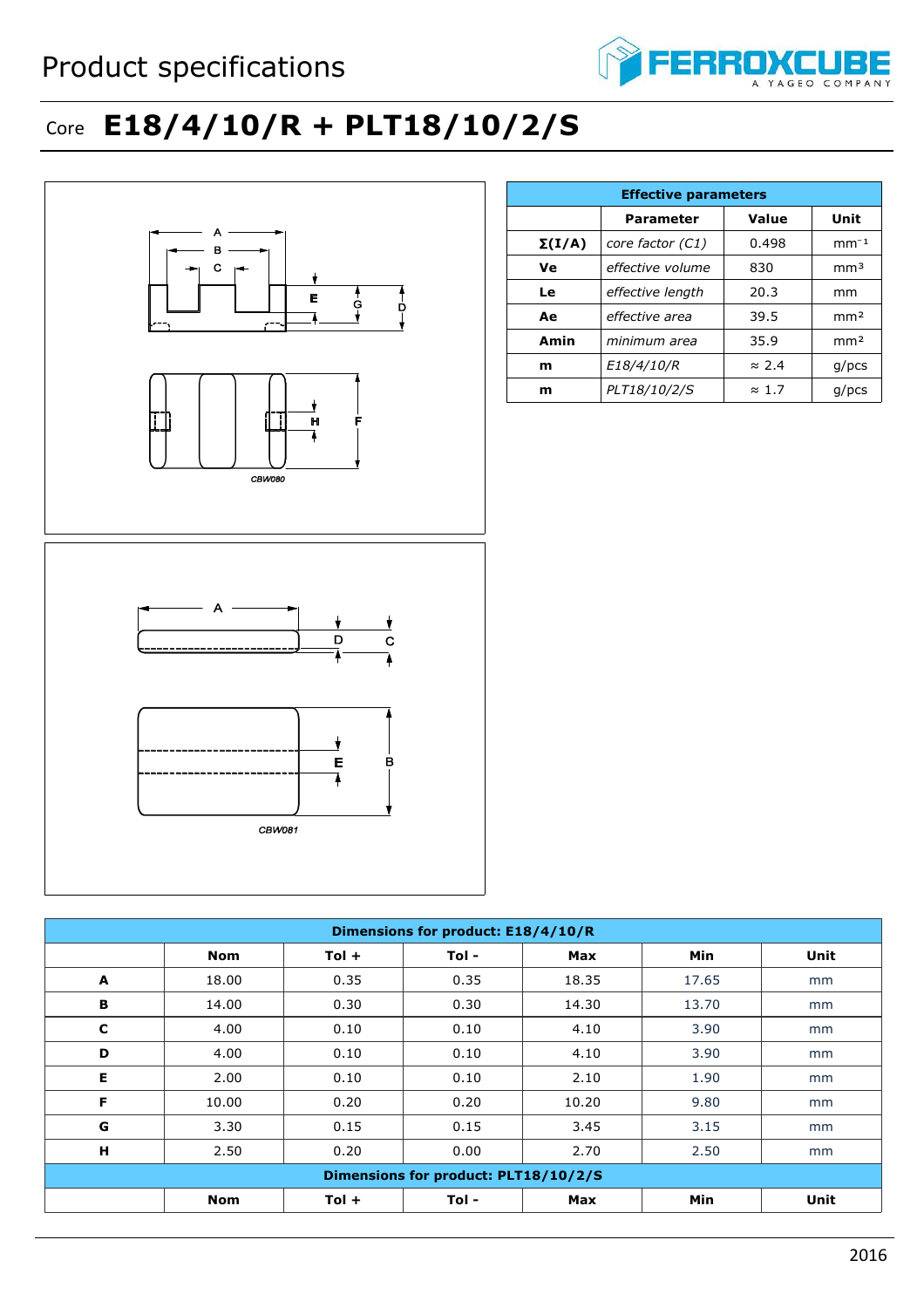

## Core **E18/4/10/R + PLT18/10/2/S**

| Dimensions for product: PLT18/10/2/S |       |         |       |       |       |      |
|--------------------------------------|-------|---------|-------|-------|-------|------|
|                                      | Nom   | $Tol +$ | Tol - | Max   | Min   | Unit |
| A                                    | 18.00 | 0.35    | 0.35  | 18.35 | 17.65 | mm   |
| B                                    | 10.00 | 0.20    | 0.20  | 10.20 | 9.80  | mm   |
| C                                    | 2.40  | 0.05    | 0.05  | 2.45  | 2.35  | mm   |
| D                                    | 2.00  | 0.10    | 0.10  | 2.10  | 1.90  | mm   |
|                                      | 2.50  | 0.20    | 0.00  | 2.70  | 2.50  | mm   |

| <b>Inductance factor</b> |       |         |      |                       |  |
|--------------------------|-------|---------|------|-----------------------|--|
| <b>Material</b>          | Value | $Tol +$ | Tol- | Unit                  |  |
| 3C92                     | 2690  | 25%     | 25%  | nH/turns <sup>2</sup> |  |
| 3C95                     | 4340  | 25%     | 25%  | nH/turns <sup>2</sup> |  |
| 3C96                     | 3250  | 25%     | 25%  | nH/turns <sup>2</sup> |  |
| 3C97                     | 4340  | 25%     | 25%  | nH/turns <sup>2</sup> |  |
| 3F36                     | 2700  | 25%     | 25%  | nH/turns <sup>2</sup> |  |
| 3F46                     | 1500  | 25%     | 25%  | nH/turns <sup>2</sup> |  |
| 4F1                      | 190   | 25%     | 25%  | nH/turns <sup>2</sup> |  |

| <b>Power loss: 3C92</b>     |                             |        |                         |       |  |
|-----------------------------|-----------------------------|--------|-------------------------|-------|--|
|                             | <b>Measuring conditions</b> |        | Max                     | Unit  |  |
| 100 kHz                     | 200 mT                      | 100 °C | 0.410                   | W/set |  |
|                             |                             |        | <b>Power loss: 3C95</b> |       |  |
|                             | <b>Measuring conditions</b> |        | <b>Max</b>              | Unit  |  |
| 100 kHz                     | 200 mT                      | 100 °C | 0.400                   | W/set |  |
| 100 kHz                     | 200 mT                      | 25 °C  | 0.430                   | W/set |  |
|                             |                             |        | <b>Power loss: 3C96</b> |       |  |
|                             | <b>Measuring conditions</b> |        | Max                     | Unit  |  |
| 100 kHz                     | 200 mT                      | 100 °C | 0.370                   | W/set |  |
| 400 kHz                     | 50 mT                       | 100 °C | 0.150                   | W/set |  |
|                             |                             |        | Power loss: 3C97        |       |  |
| <b>Measuring conditions</b> |                             | Max    | Unit                    |       |  |
| 100 kHz                     | 200 mT                      | 60 °C  | 0.410                   | W/set |  |
| 100 kHz                     | 200 mT                      | 120 °C | 0.400                   | W/set |  |
| 100 kHz                     | 200 mT                      | 140 °C | 0.500                   | W/set |  |
|                             | <b>Power loss: 3F36</b>     |        |                         |       |  |
|                             | <b>Measuring conditions</b> |        | Max                     | Unit  |  |
| 500 kHz                     | 50 mT                       | 100 °C | 0.120                   | W/set |  |
| 500 kHz                     | 100 mT                      | 100 °C | 0.950                   | W/set |  |
| <b>Power loss: 3F46</b>     |                             |        |                         |       |  |
|                             | <b>Measuring conditions</b> |        | <b>Max</b>              | Unit  |  |
| 1000 kHz                    | 50 mT                       | 100 °C | 0.330                   | W/set |  |
| 3000 kHz                    | 10 <sub>mT</sub>            | 100 °C | 0.100                   | W/set |  |